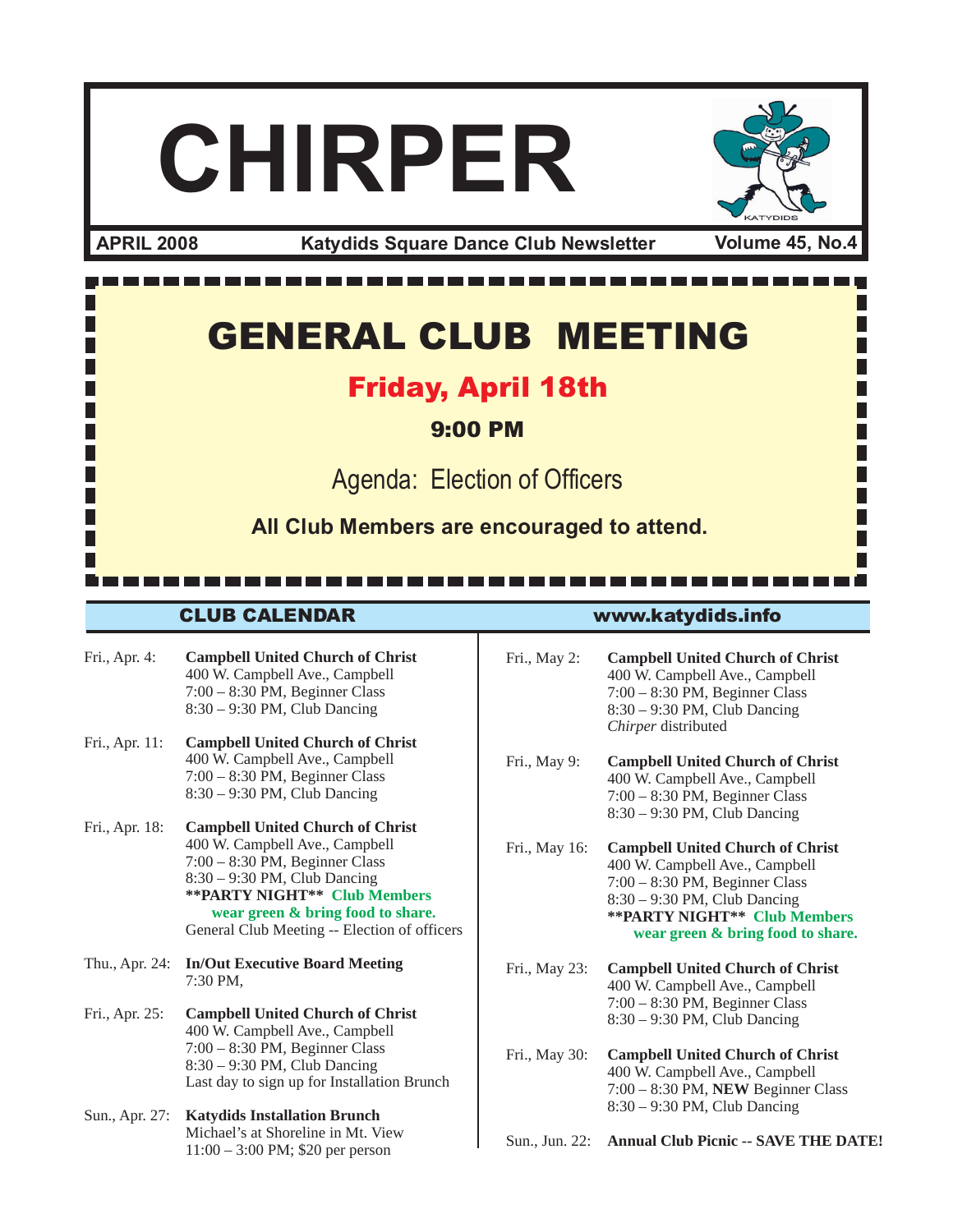#### SQUARE HEAD ASSIGNMENTS and DUTIES

*Super Square Head Caroline Fifield (408) 377-3740*

> Apr. 04 ..... Willey Apr. 11 ..... Hemsley Apr. 18 ..... Benevento Apr. 25 ..... Bennett

May 02 ..... Fifield May 09 ..... Franger / Moore May 16 ..... Hebson May 23 ..... Helfrich, A. & M. May 30 ..... Helfrich, J. & R

Jun. 06...... Mensing Jun. 13...... Hosoda Jun. 20...... Shaney Jun. 27...... Pitts / Powell

#### **On Dance Night PRIOR to your duty night:**

• Help pack up supplies and jugs and put into Club Cupboard. Notify the Super Square Head, Caroline Fifield, at 408-377-3740, of any needed supplies or change of duty assignment dates.

#### **Before the dance**:

- Contact Square Head for following week to be sure they will be there.
- On scheduled night, the designated Square Heads should arrive **by 6:30 PM.**
- Set up tables and chairs as needed.
- Bring 6-8 lbs ice for cooler and make ice water.
- Start hot water for tea and coffee.

#### **During Club dance:**

- Welcome everyone at the door.
- Offer raffle tickets, 5 tickets for \$1.00.
- Have guests sign guest book and collect \$4.00 donation per guest.
- Give guest names to President or Membership Chair for introduction during announcements.
- Divide the raffle proceeds 50% to the Club, 50% to the "cups".
- Check that water and cups do not run out.
- If Treasurer is not present, pass monies collected to any Executive Board Member.

**After the dance:** *Clean up!!* Take the trash bags out to the dumpster (locked) located in the side parking lot. The key is hanging on the wall by the door to the kitchen. NOTE: tables must go into closet FIRST (remember the Caller's table, too), then the chair "rack".

#### UPCOMING SQUARE DANCE EVENTS

| Apr. 5: | <b>Circus Circus: Rockin' Jokers</b>                    |  |  |
|---------|---------------------------------------------------------|--|--|
|         | <b>First Congregational Church</b>                      |  |  |
|         | 1980 Hamilton Ave., San Jose                            |  |  |
|         | 7:30 – 8:00 PM: PreRounds: John Flora & Dolores Ferrero |  |  |
|         | $8:30 - 10:45$ PM; Caller: Michael Kellogg              |  |  |
|         |                                                         |  |  |

- **Apr. 5: Spring Jamboree** Hutchins Street Square, Lodi 9:00 – 11:00 PM Caller: Buddy Weaver Cuer: Sharon & Casey Parker
- **Apr 18-20: California Square Dance State Convention** Cal Expo, Sacramento

#### **April 26: Keeway Swingers**

- Walters Jr. High, Fremont 8:00 – 8:30 PM; PreRounds: George Gardner & Priscilla Staver 8:30 – 11:00 PM; Caller: Jay Henderson
- **May 2-4: Silver State Square & Round Dance Festival** Grand Sierra Resort, Reno, NV Callers: Ken Bower, Wade Driver, Jerry Haag Cuers: The Lillefields, The Parkers
- **May 17: Black and White Ball; Krazy Dazys** John Muir Middle School 7:30 – 8:00 PM; PreRounds: Sue & Phil Harris 8:00 – 10:30 PM; Caller: Jim Osborne
- **May 23-25: Golden State Round Up** Callers: Joe Saltel, Dan Nordbye, Ray Brendky, Bob Baier Cuer: Radka & Steve Sandeman
- **May 31: SCVSDA & SCVCA Whing Ding** Caller Appreciation Dance
- **June 7: Ice Cream Fling Thing; Bows & Beaus** Cubberley Community Center, Palo Alto 7:30 – 8:00 PM; PreRounds: Sue Harris 8:00 11:00 PM; Caller: Tim Crawford
- **June 14: Strawberry Festival; Sunnyvale Singles** Caller: Vic Ceder
- **Jun. 25-28: 57th National Square Dance Convention** Wichita, Kansas
	- **. . . . . . . . . . . . . .**

#### NEWER DANCER HOEDOWN

*Be an angel – Support our newest dancers!!*

- - January Class Level - -

**Sat., April 12: Bows & Beaus** 7:30 – 10:00 PM, John Muir Middle School Callers: Keith Ferguson & Roger Smith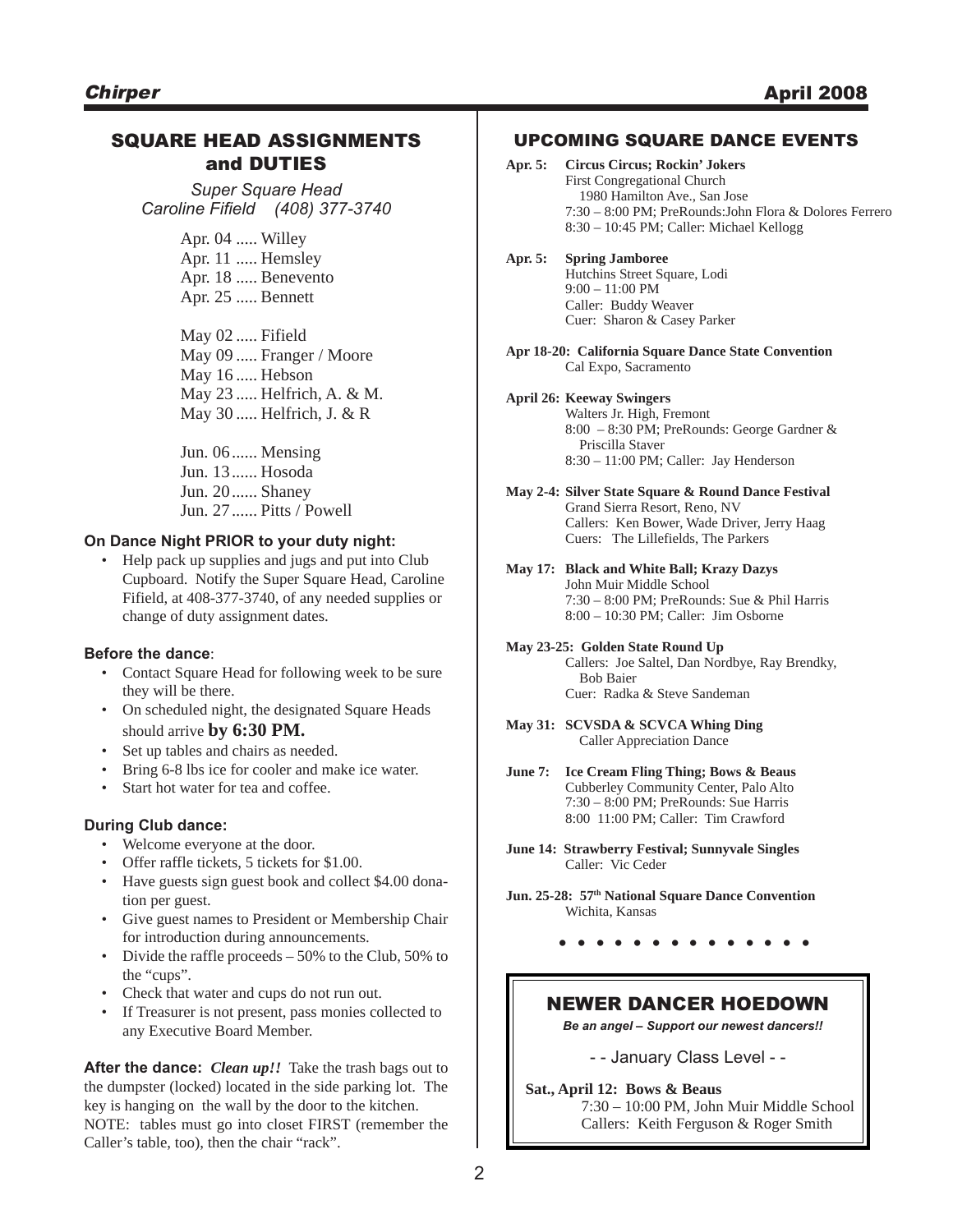#### THE PRESIDENT'S CORNER – –

Hi Katydids,

The last three years as President just went flying by.

We have a General membership meeting and elections coming up on April  $18<sup>th</sup>$  after the class is finished. We have most of the slots filled on the board. If you can fill any of the remaining positions contact **Bob Bennett.**

We also have our installation brunch on April  $27<sup>th</sup>$  and our picnic on June 22nd.

The next two months are going to be busy for the Katydids.

 $\sim$  Lloyd

# HAPPY ANNIVERSARY !!

**. . . . . . . . . . . . . .**

**Morris & Louise Hosoda.............** Apr. 5 **Jim & Joann Osborne .................** Apr. 7 **Sal & Louise Stagnitto.................** Apr. 7

# **. . . . . . . . . . . . . .**

#### '08 SPRING BEGINNER'S CLASSES

#### **TUESDAYS**:

Single Squares of Sunnyvale Caller: Eric Henerlau Start: May 6; 7 – 8:30 PM Murphy Park, Sunnyvale Contact: 408-996-0174

#### **FRIDAYS**:

Katydids Caller: **Jim Osborne** Start: May 30; 7:00 – 8:30 PM Campbell United Church of Christ 400 W. Campbell Ave., Campbell Contact: 408-482-9320

# SLATE OF OFFICERS

# VOTE APRIL 18TH

President Vice President Treasurer Secretary Membership Publicity Chaplain Roger Hemsley Caroline Fifield Don Powell Bob Bennett Don Gaubatz

Char Pitts

# INSTALLATION BRUNCH

Please join us at Michael's on Sunday April 27th from 11:00 to 3:00 for a brunch to honor our outgoing board and to welcome the incoming board. It is a time for the Katydids to socialize, to enjoy the beautiful location and to honor out new president and his board. Cost this year is \$20 per person and the Katydids will pickup the remainder of the tab. See **Char Pitts** for signing up.

**. . . . . . . . . . . . . .**

**. . . . . . . . . . . . . .**

# HAPPY BIRTHDAY !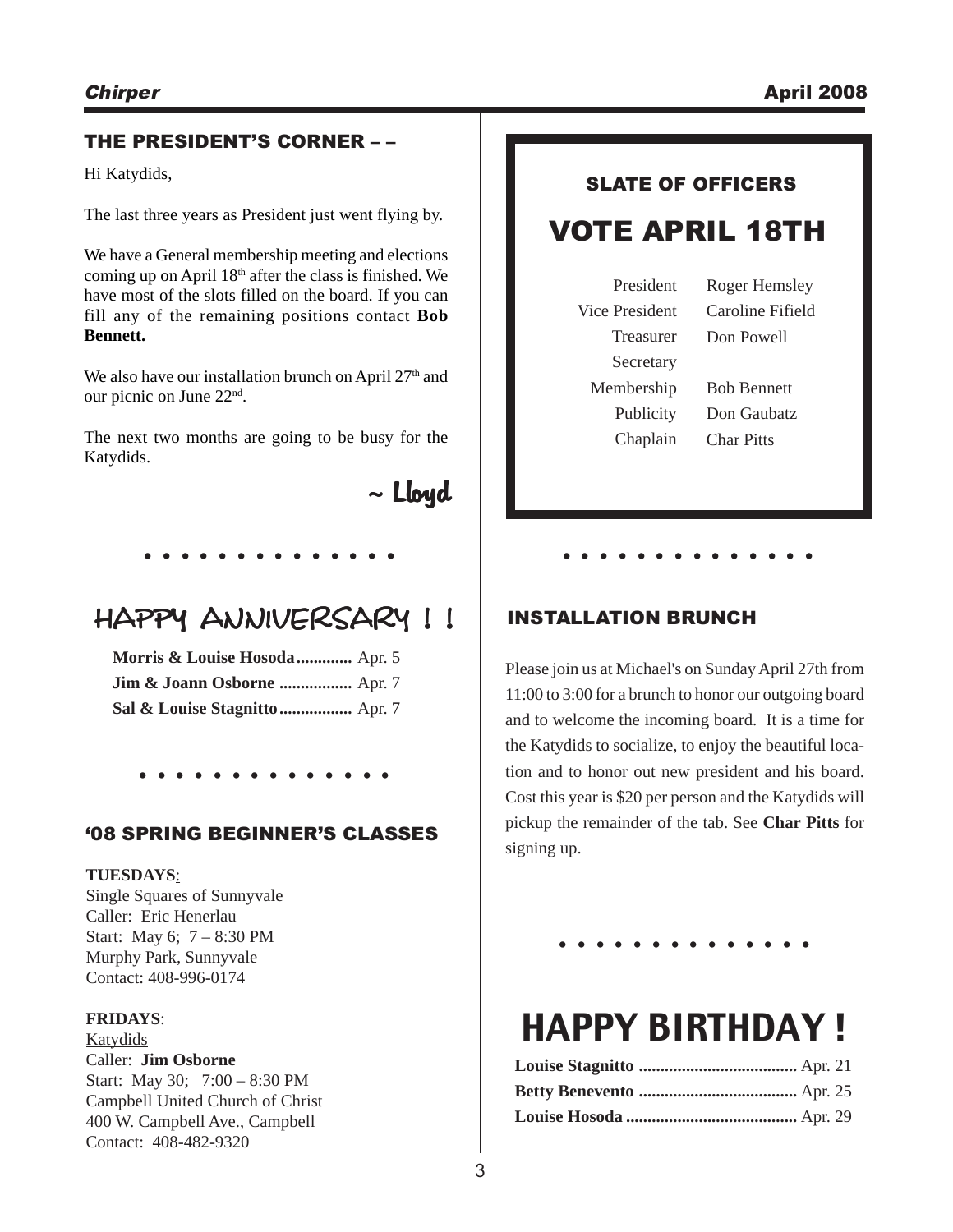### MINUTES Executive Board Meeting **March 7, 2008**

President, Lloyd Darknell called the meeting to order at 9:44 p.m. at the home of Charlotte Pitts.

Roll Call: President, Lloyd Darknell; V.P., Bob Bennett; Secretary, Maxine Darknell; Treasurer, Don Powell; Publicity, Don Gaubatz; and Membership, Charlotte Pitts.

Absent: Chaplain, June Helfrich.

Visitors present: Chirper Editor, Stephanie Stevens; Social Chair, Pat Angotti; and Annie Bennett.

The minutes from the previous Board Meeting of January 11<sup>th</sup> were approved as published.

#### REPORTS:

#### Officers:

- 1. President: No report.
- 2. Vice-President: No report.
- 3. Treasurer: Don P. distributed and explained his report for January and February.
- 4. Membership: Charlotte agreed with Lloyd's count showing our Membership at 35 active members after we regrettably accepted the resignation of Harry and Marilyn Shaver. Our inactive membership stands at four but Charlotte plans to check with the Hughes' and Stagnitto's in hope that they might be ready to return.
- 5. Chaplain: Absent.
- 6. Publicity: No report.

#### Committees:

- 1. Chirper: Stephanie said the Chirper deadline for the April issue is March  $28<sup>th</sup>$ .
- 2. Social: Pat Angotti reported that a great time was had by all who went on the "Fun Train" to Reno. The ride back was especially beautiful with lots of snow. Pat said the next social will probably be a bus tour of the Jelly Belly Factory and the Budweiser Brewery later this year.

#### OLD BUSINESS:

1. January Class: Lloyd indicated that the present class is doing well and that Jim thought that we will be ready to start a new Mainstream Class on May 30<sup>th</sup>. Lloyd asked Don if he could change the dates on our existing class flyers to show this new date. It is hoped that our present class dancers will invite all their friends and coworkers to come to the next class. **Maxine Darknell** 

- 2. Sweetheart Special: All agreed that it was another successful hoedown with about 18 squares. The new way of doing the raffle worked well and twenty-seven Katydids came to help and brought lots of good food.
- 3. Guest Caller in the Area: The Katydids will not host Ken Bowers as a guest caller in April but he will be calling for the Rockin' Jokers on Wednesday, the week in April that he is in town.

#### NEW BUSINESS:

- 1. Slate of New Officers: Bob B. is working on obtaining a new board to start May 1<sup>st</sup>. He will check with existing officers to see who is willing to return and will hopefully have a new slate of officers by March 28<sup>th</sup> in order to post the list in the April Chirper.
- 2. Election of New Officers: There will be a Katydids General Board Meeting to elect the new officers on Friday, April 18<sup>th</sup>, after dancing at 9:00 p.m. Any guests who come that night will dance free because we will stop dancing early.
- 3. Installation of New Officers: It was decided to go ahead and have the "Installation Brunch" at Michaels Restaurant, 2960 N. Shoreline Blvd., Mountain View, as in years past because the reservations had already been made since last year by Charlotte for April 27<sup>th</sup>. Lloyd will contact Sal and Louise Stagnitto to see if Sal can be Master of Ceremonies and see if Louise can do the Installation of New Officers. Each one that attends will be asked to pay \$20.00 per person with the balance paid out of the Katydids bank account.
- 4. Katydids Annual Picnic: The B.B.Q./Picnic area that we have used in the past at Central Park in Santa Clara has been reserved by Lloyd for Sunday, June 22nd. Bob and Annie volunteered to organize it, again.

Agenda Items for the "In and Out" board meeting of the Incoming and Outgoing Officers/Committees:

1. Jim Osborne's Contract

2. June Picnic

Next Party Night & General Board Meeting: April 18th

Next Board Meeting: April 24<sup>th</sup>.

Meeting adjourned at 10:30 p.m.

Respectfully submitted,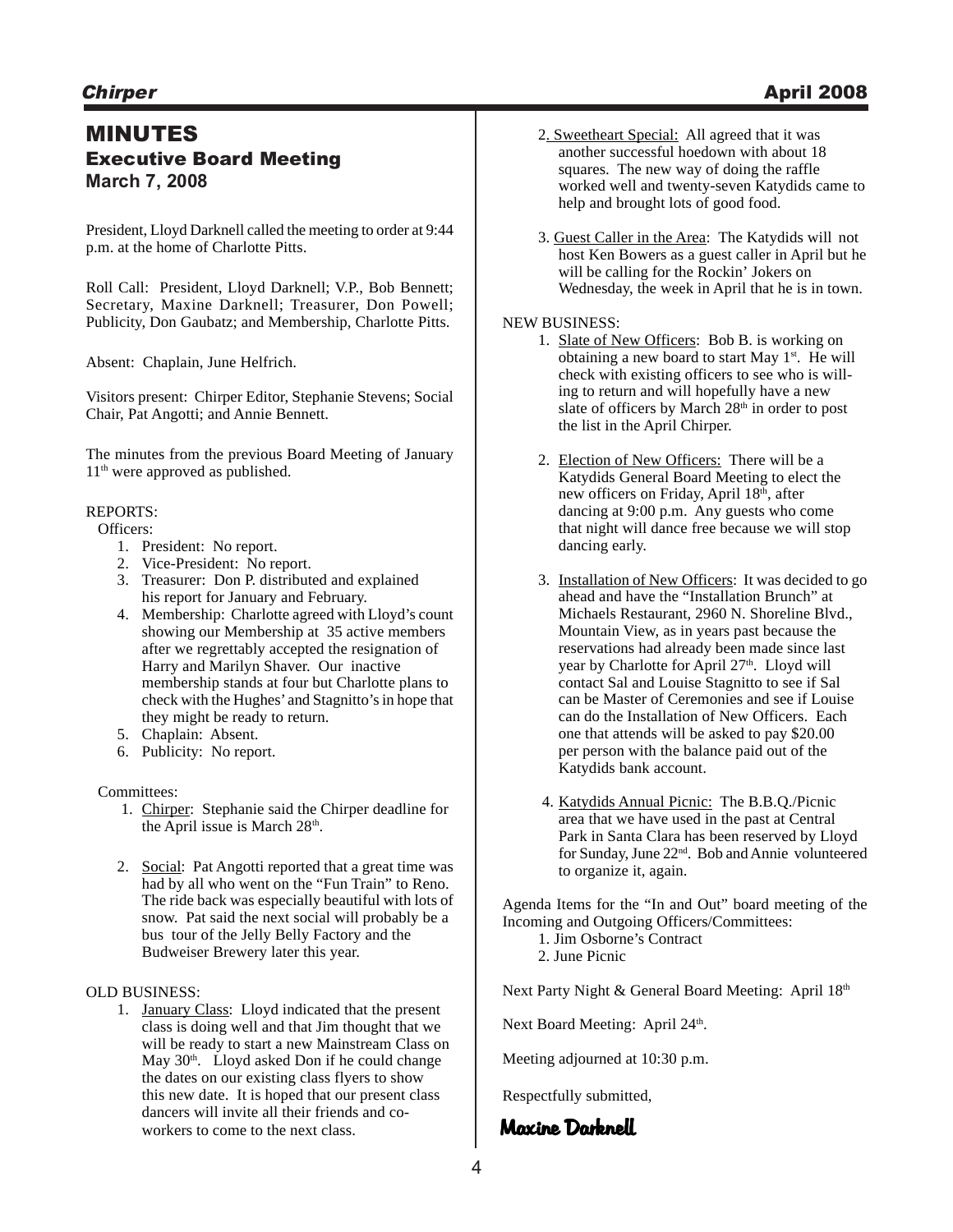### FROM MARY & ROD ---

Hello, friends and family. Our BIG NEWS is that daughter Deborah in Boston had baby Madison Kay Dorman on February 17! All are doing well as "Maddy" teaches Deborah and Phil how to be great







It's been quite a while – Happy New Year! We spent three winter months in very southern Texas, known as "the valley". It's the acknowledged square dancing capital of the world. Mostly warm weather, a few cold snaps, and fairly constant winds (reminded me of Aruba). It's a very active group that also makes time to get involved with the community, donating time and money to several worthy causes. We learned a lot more for retirement than round dancing during our stay here.



How about camping in a place where you can just reach out the kitchen window and pick some grapefruit! We stayed at Tropic Star in Pharr par-

ticularly because we liked the teaching style of Adrienne and Larry Nelson, but we soon found out that the park and its people had a lot more to offer. Loads of activities – we particularly enjoyed tennis and the "bicycle to breakfast" crowd, along with the various types of dances. We were placed on Banana Street – home of the infamous "Banana Bunch", which was a stroke of luck for us. This group had us at happy hour thirty minutes after we pulled into the park and kept us involved the whole time. They are great volunteers in the park and the community and stage several fund raisers to support local charities.

Tropic Star has its own bus for day trips and we were able to take advantage of several of them. We went to Rio Grande City and the Hidalgo Pump House and enjoyed both the trips and the destinations. We missed trips to the Brownsville Zoo, the King Ranch, local museums and cultural events because they filled up very quickly or we had other activities planned. We also found several Polka jams occurring and had fun dancing with Barefoot Becky when she made a trip to the area. The area also makes the "winter Texans" feel welcome, with many special events featuring parades, festivals, music, food, and craft sales.

We made several trips into Mexico – the towns of Reynosa and Progresso. They differed from each other greatly, with Progresso much more tourist oriented and Reynosa a large city of 500,000 people. Both had many pharmacies, dentists and eye doctors and we joined the ever-increasing number of Americans taking advantage of greatly reduced prices for services from US-educated professionals. Increased border security was evident on both sides of the Rio Grande, with Mexico using its army to try to stem the flow of drugs and weapons across the border. We never felt threatened, but we did pay more attention to our surroundings than in previous visits or than we did in the interior areas.



We both played tennis 3-4 times each week – very nice people and we had a great time, once we got used to being on the court by

8:00 am! That's not a time that we're used to seeing. Our major activity was round dancing, primarily because we were taking lots of lessons. Square dancing also got a lot of time, both because of the number of great callers in "the valley" and because we were looking up several dancers and callers that we have met in our travels. Seeing people we've met before and catching up on our respective travels is always a high point, since we don't have a normal neighborhood for get-togethers. Thank goodness for the internet – keeping in touch really provides us with a sense of community.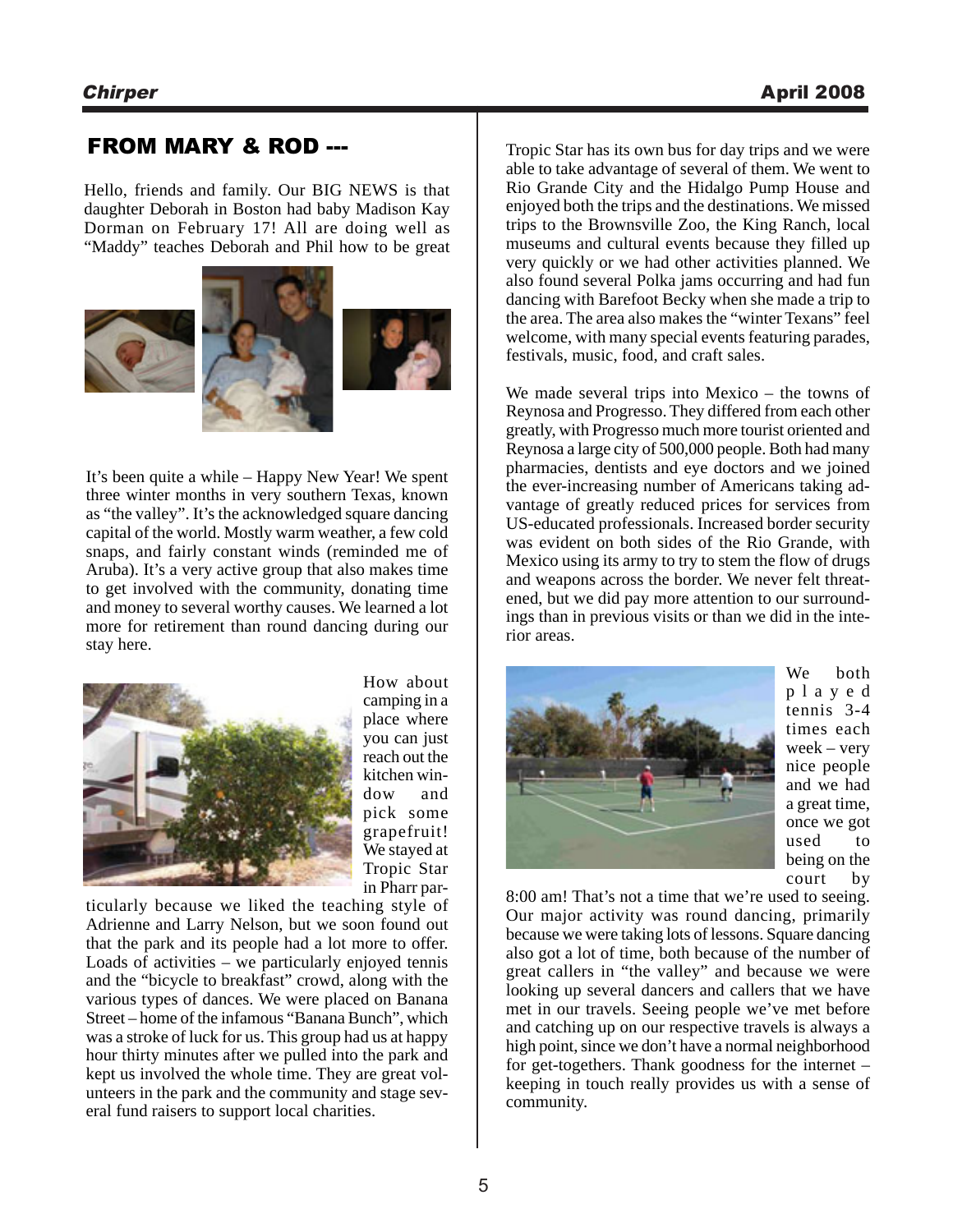

The Banana Bunch, callers and cuers kept us so busy that after 10 weeks we had to take a vacation from retirement! We took off to

our timeshare in Cancun, where we met-up with friends Dana & Renee Palmer from Binghamton (NY) and Ron & Linda Halder from Ft Worth. We did nothing! Toughest thing we did was deciding whether eat or drink – and maybe deciding what time to meet at the juice bar and Jacuzzi. It was great, although leaving Pharr TX in February for Cancun just doesn't have the same impact as leaving upstate NY! Unfortunately, Mary slowed down enough to let some germs catch up with her and she spent the next week fighting them off.

We'd planned to get back on the road March 1, but there were just too many activities that we didn't want to miss, such as the park tennis tournament (Rod's doubles team came in 3rd). And the Banana Street auction – a charity fundraiser – was held the first March weekend. We had lots to donate and found a number of items on "the block" that we just couldn't do without. But the wind died enough to let us get the 5'er washed and everything packed up and ready for the road, so we headed north on March 6. Another year of adventure ahead – through the western plains, into the Canadian Rockies, and back to NM and AZ for next winter.

# WE MADE LEMONADE LAST WEEK!

If you weren't at Club Friday night, March 28<sup>th</sup>, then you missed a treat. Many thanks to **Bob &Annie Bennett** for bringing in the 'truck load' of fresh lemons!

Here's a map of our 2007 travels – 10,000 miles in the trailer and a couple of loops. Great times, great people and great memories.

barok

We'll stay in Texas during March – it's just not warming up fast enough up north. Along the Gulf Coast, then a few days in Ft Worth around Easter and on to Amarillo for the Carriage National Rally April 1.

How was your winter? We'd love to hear, so drop us a line, or give us a call.

### Mary & Rod

817-308-5991 marymonti@aol.com

### E-WASTE COLLECTION DROP OFF

Campbell United Church of Christ (Congregtional)

Saturday, April 19th

 $9:00 - 2:00$  PM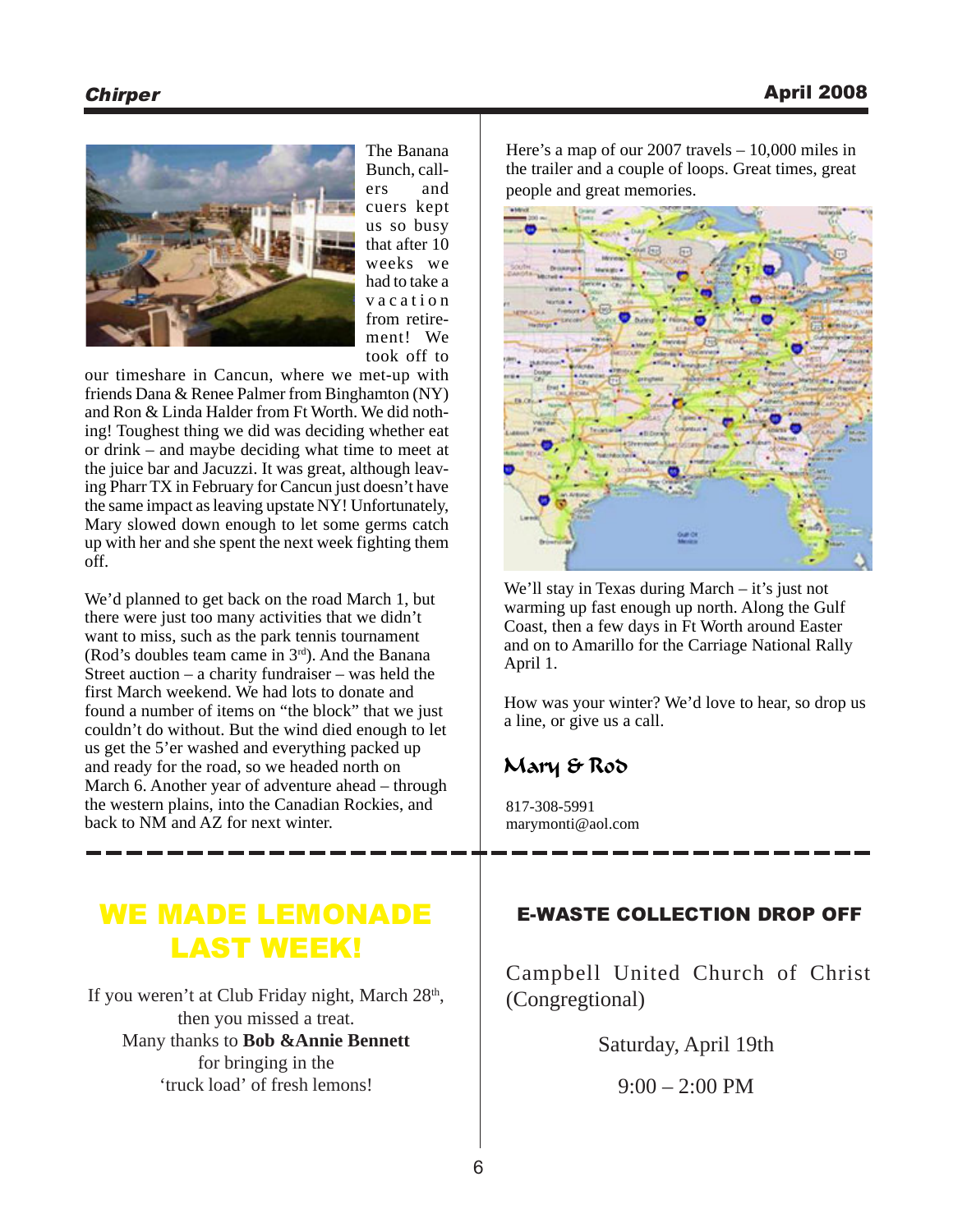### Katydids INSTALLATION BRUNCH **Sunday, April 27th 11:00 – 3:00 PM** Michael's at Shoreline 2960 N. Shoreline Blvd., Mt. View \$20 per person. Paid in advance **DIRECTIONS**: • From Hwy 85 North towards Hwy 101 North • After crossing over Hwy 101, it puts you onto a temporary road that paralels Hwy 101. The exit for Shoreline is just prior to entry to Hwy 101 No. • Turn left onto No. Shoreline Blvd. and follow it to the end (road curves to the left). Last day to sign up: Friday, April 25th

Note to Katydids from Roger & Char Hemsley prior to their leaving for vacation in Cornwall, England.

**. . . . . . . . . . . . . . . . . . . . . . . . . . . . . . . . . . . . . . . . . .**

Katylids Good Luck Have a Great St. Patrick's Day! Dance. Hood Friends We will be dancing in GoodTimes Cornwall - staying with ous friends Sheena Roger + Chas'.